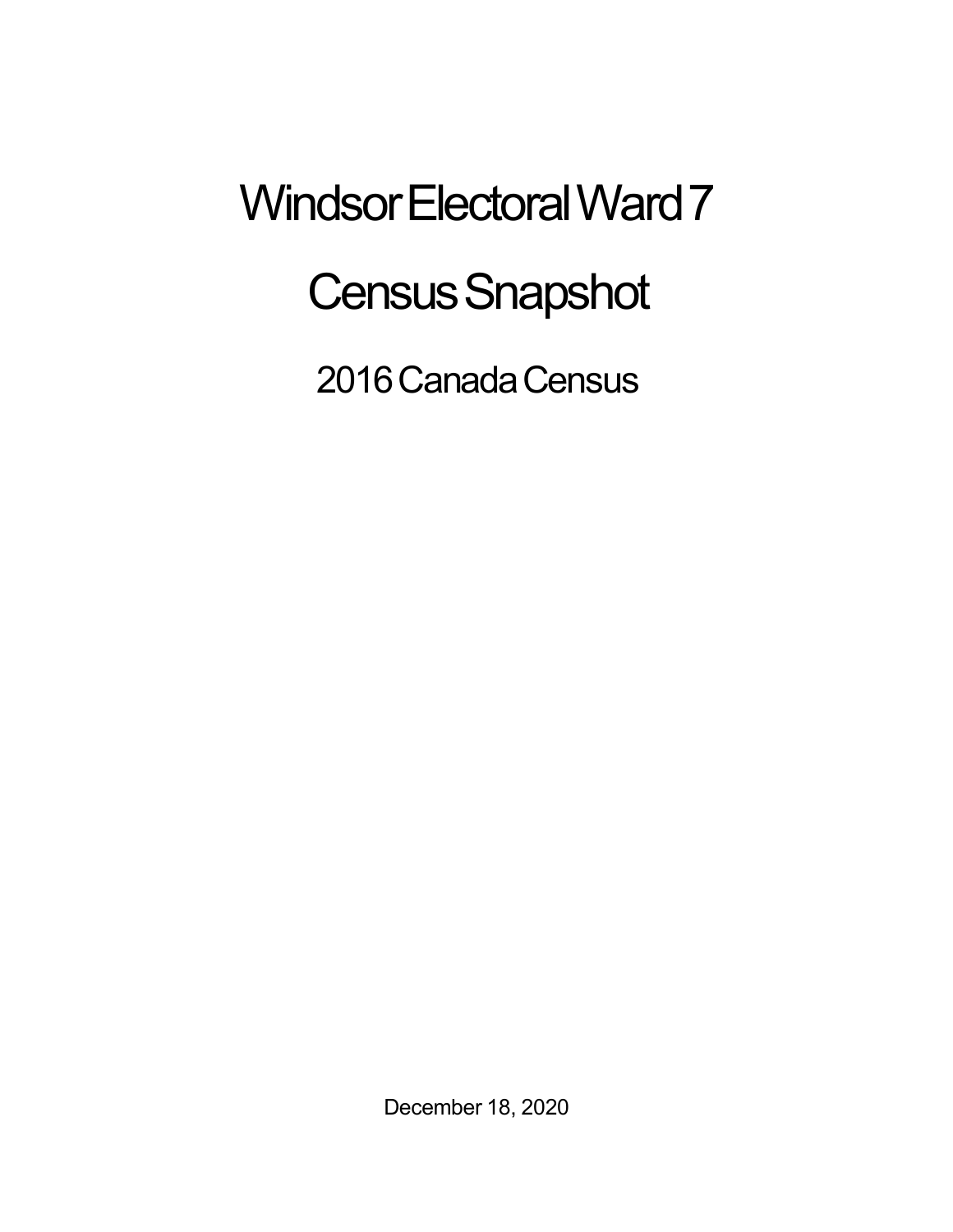## **Table of Contents**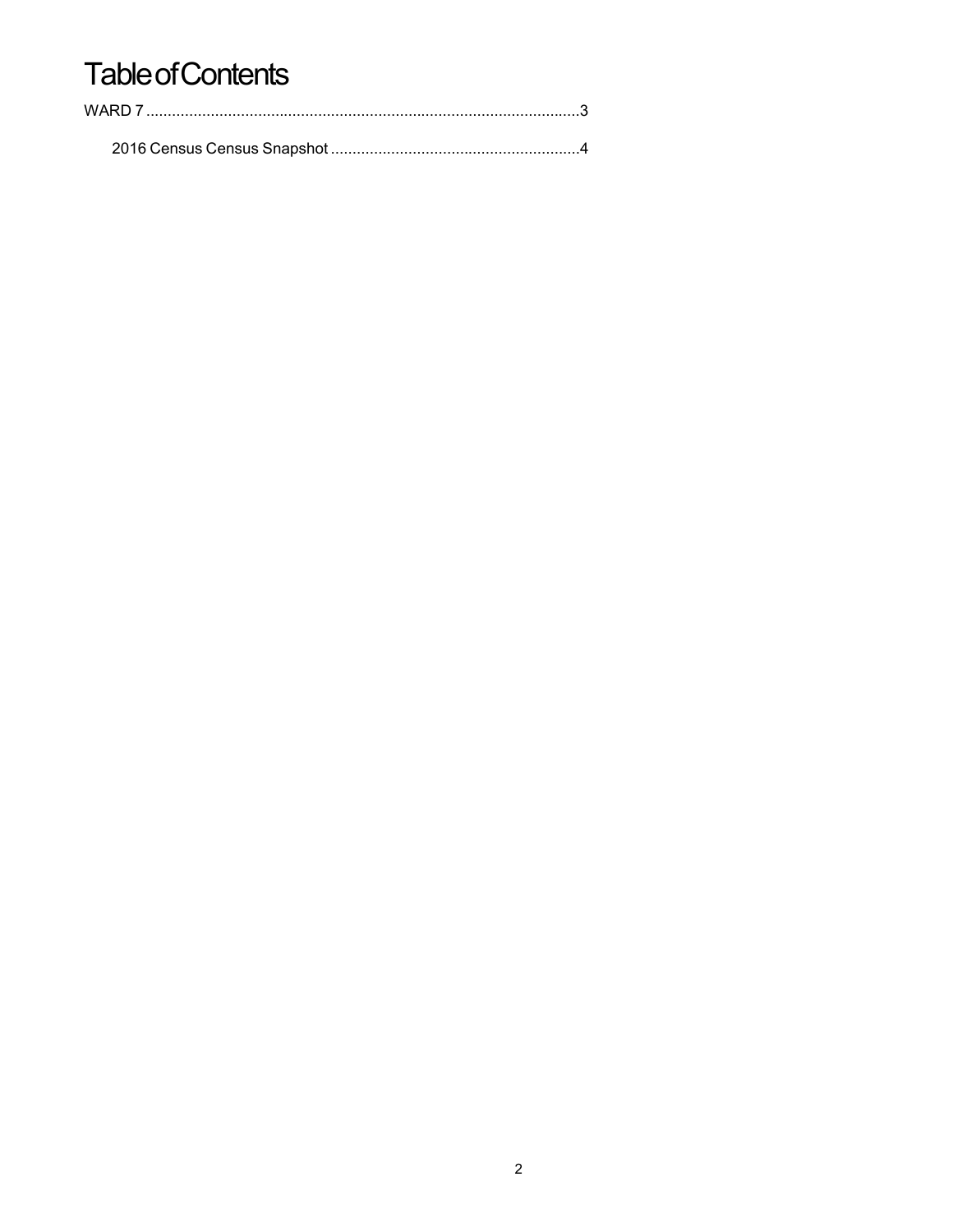## WARD 7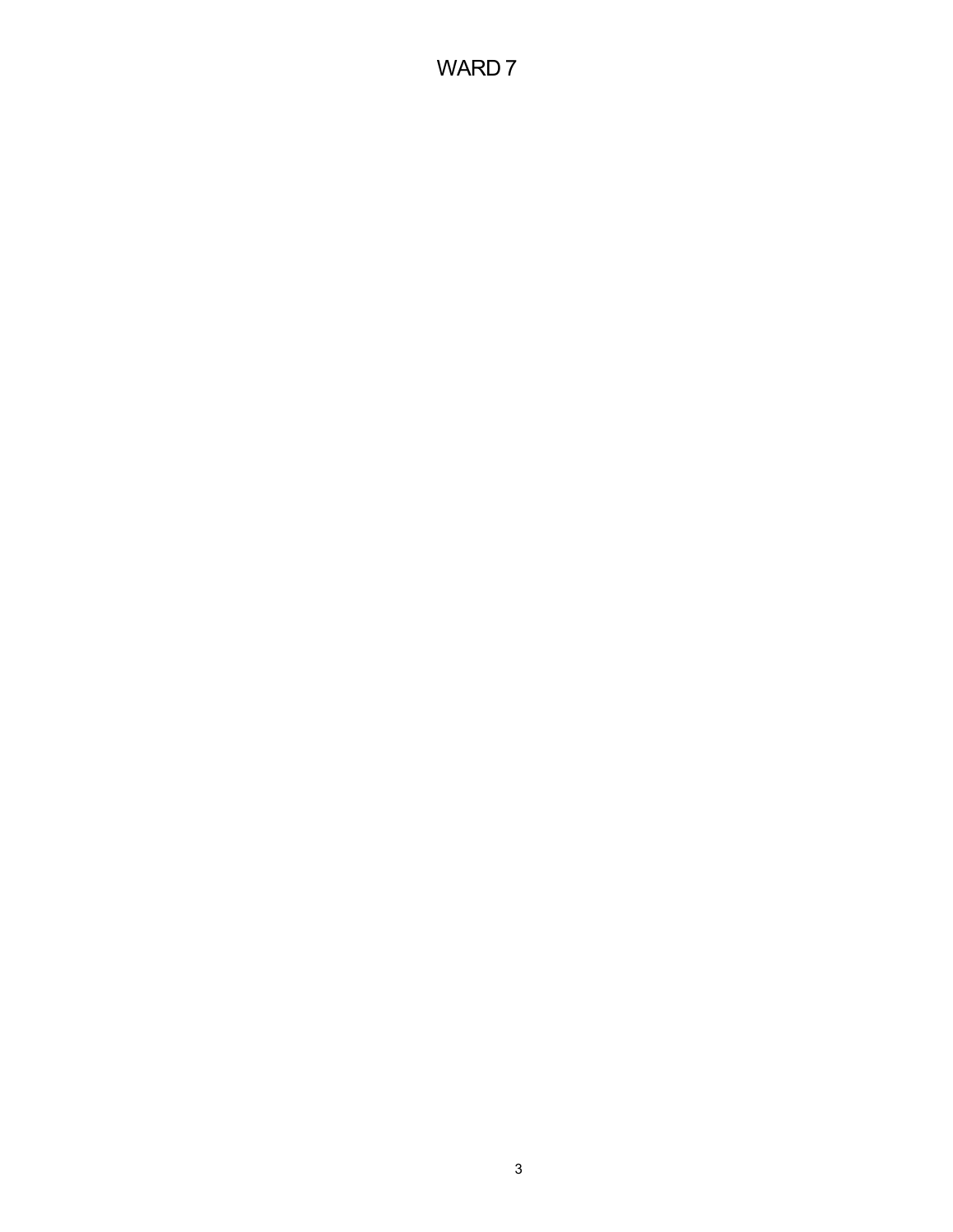## 2016 Census Census Snapshot

| %<br><b>Total Population</b><br>24,313<br>11,726 48%<br><b>Males</b><br>Females<br>12,588 52%<br>24,313<br><b>2016 Population by Age</b><br>1,281<br>5%<br>0 to 4 years<br>6%<br>1,423<br>5 to 9 years<br>1,558<br>6%<br>10 to 14 years<br>6%<br>1,422<br>15 to 19 years<br>5%<br>1,299<br>20 to 24 years<br>1,241<br>5%<br>25 to 29 years<br>1,378<br>6%<br>30 to 34 years<br>6%<br>1,551<br>35 to 39 years<br>1,692<br>7%<br>40 to 44 years<br>7%<br>1,658<br>45 to 49 years<br>7%<br>1,706<br>50 to 54 years<br>7%<br>55 to 59 years<br>1,653<br>1,671<br>7%<br>60 to 64 years<br>7%<br>1,713<br>65 to 69 years<br>70 to 74 years<br>1,178<br>5%<br>4%<br>75 to 79 years<br>881<br>514<br>2%<br>80 to 84 years<br>1%<br>330<br>85 to 89 years<br>1%<br>174<br>90 to 94 years<br>0%<br>38<br>95 to 99 years<br>0%<br>9<br>100 years and over<br>4,203 17%<br>0 to 14 years<br>15 to 64 years<br>15,299 63%<br>65 years and over<br>4,800 20%<br>85 years and over<br>541<br>2%<br>Average age of population<br>42.2<br><b>Median age</b><br>43.1<br><b>Families</b><br>7,222<br>Persons per family<br>0%<br>3.0<br>Total couple families<br>6,066 84%<br>5,499 76% | 2016 Census<br><b>Census Snapshot</b> | <b>WARD 7</b> |  |
|----------------------------------------------------------------------------------------------------------------------------------------------------------------------------------------------------------------------------------------------------------------------------------------------------------------------------------------------------------------------------------------------------------------------------------------------------------------------------------------------------------------------------------------------------------------------------------------------------------------------------------------------------------------------------------------------------------------------------------------------------------------------------------------------------------------------------------------------------------------------------------------------------------------------------------------------------------------------------------------------------------------------------------------------------------------------------------------------------------------------------------------------------------------------|---------------------------------------|---------------|--|
|                                                                                                                                                                                                                                                                                                                                                                                                                                                                                                                                                                                                                                                                                                                                                                                                                                                                                                                                                                                                                                                                                                                                                                      |                                       |               |  |
|                                                                                                                                                                                                                                                                                                                                                                                                                                                                                                                                                                                                                                                                                                                                                                                                                                                                                                                                                                                                                                                                                                                                                                      |                                       |               |  |
|                                                                                                                                                                                                                                                                                                                                                                                                                                                                                                                                                                                                                                                                                                                                                                                                                                                                                                                                                                                                                                                                                                                                                                      |                                       |               |  |
|                                                                                                                                                                                                                                                                                                                                                                                                                                                                                                                                                                                                                                                                                                                                                                                                                                                                                                                                                                                                                                                                                                                                                                      |                                       |               |  |
|                                                                                                                                                                                                                                                                                                                                                                                                                                                                                                                                                                                                                                                                                                                                                                                                                                                                                                                                                                                                                                                                                                                                                                      |                                       |               |  |
|                                                                                                                                                                                                                                                                                                                                                                                                                                                                                                                                                                                                                                                                                                                                                                                                                                                                                                                                                                                                                                                                                                                                                                      |                                       |               |  |
|                                                                                                                                                                                                                                                                                                                                                                                                                                                                                                                                                                                                                                                                                                                                                                                                                                                                                                                                                                                                                                                                                                                                                                      |                                       |               |  |
|                                                                                                                                                                                                                                                                                                                                                                                                                                                                                                                                                                                                                                                                                                                                                                                                                                                                                                                                                                                                                                                                                                                                                                      |                                       |               |  |
|                                                                                                                                                                                                                                                                                                                                                                                                                                                                                                                                                                                                                                                                                                                                                                                                                                                                                                                                                                                                                                                                                                                                                                      |                                       |               |  |
|                                                                                                                                                                                                                                                                                                                                                                                                                                                                                                                                                                                                                                                                                                                                                                                                                                                                                                                                                                                                                                                                                                                                                                      |                                       |               |  |
|                                                                                                                                                                                                                                                                                                                                                                                                                                                                                                                                                                                                                                                                                                                                                                                                                                                                                                                                                                                                                                                                                                                                                                      |                                       |               |  |
|                                                                                                                                                                                                                                                                                                                                                                                                                                                                                                                                                                                                                                                                                                                                                                                                                                                                                                                                                                                                                                                                                                                                                                      |                                       |               |  |
|                                                                                                                                                                                                                                                                                                                                                                                                                                                                                                                                                                                                                                                                                                                                                                                                                                                                                                                                                                                                                                                                                                                                                                      |                                       |               |  |
|                                                                                                                                                                                                                                                                                                                                                                                                                                                                                                                                                                                                                                                                                                                                                                                                                                                                                                                                                                                                                                                                                                                                                                      |                                       |               |  |
|                                                                                                                                                                                                                                                                                                                                                                                                                                                                                                                                                                                                                                                                                                                                                                                                                                                                                                                                                                                                                                                                                                                                                                      |                                       |               |  |
|                                                                                                                                                                                                                                                                                                                                                                                                                                                                                                                                                                                                                                                                                                                                                                                                                                                                                                                                                                                                                                                                                                                                                                      |                                       |               |  |
|                                                                                                                                                                                                                                                                                                                                                                                                                                                                                                                                                                                                                                                                                                                                                                                                                                                                                                                                                                                                                                                                                                                                                                      |                                       |               |  |
|                                                                                                                                                                                                                                                                                                                                                                                                                                                                                                                                                                                                                                                                                                                                                                                                                                                                                                                                                                                                                                                                                                                                                                      |                                       |               |  |
|                                                                                                                                                                                                                                                                                                                                                                                                                                                                                                                                                                                                                                                                                                                                                                                                                                                                                                                                                                                                                                                                                                                                                                      |                                       |               |  |
|                                                                                                                                                                                                                                                                                                                                                                                                                                                                                                                                                                                                                                                                                                                                                                                                                                                                                                                                                                                                                                                                                                                                                                      |                                       |               |  |
|                                                                                                                                                                                                                                                                                                                                                                                                                                                                                                                                                                                                                                                                                                                                                                                                                                                                                                                                                                                                                                                                                                                                                                      |                                       |               |  |
|                                                                                                                                                                                                                                                                                                                                                                                                                                                                                                                                                                                                                                                                                                                                                                                                                                                                                                                                                                                                                                                                                                                                                                      |                                       |               |  |
|                                                                                                                                                                                                                                                                                                                                                                                                                                                                                                                                                                                                                                                                                                                                                                                                                                                                                                                                                                                                                                                                                                                                                                      |                                       |               |  |
|                                                                                                                                                                                                                                                                                                                                                                                                                                                                                                                                                                                                                                                                                                                                                                                                                                                                                                                                                                                                                                                                                                                                                                      |                                       |               |  |
|                                                                                                                                                                                                                                                                                                                                                                                                                                                                                                                                                                                                                                                                                                                                                                                                                                                                                                                                                                                                                                                                                                                                                                      |                                       |               |  |
|                                                                                                                                                                                                                                                                                                                                                                                                                                                                                                                                                                                                                                                                                                                                                                                                                                                                                                                                                                                                                                                                                                                                                                      |                                       |               |  |
|                                                                                                                                                                                                                                                                                                                                                                                                                                                                                                                                                                                                                                                                                                                                                                                                                                                                                                                                                                                                                                                                                                                                                                      |                                       |               |  |
|                                                                                                                                                                                                                                                                                                                                                                                                                                                                                                                                                                                                                                                                                                                                                                                                                                                                                                                                                                                                                                                                                                                                                                      |                                       |               |  |
|                                                                                                                                                                                                                                                                                                                                                                                                                                                                                                                                                                                                                                                                                                                                                                                                                                                                                                                                                                                                                                                                                                                                                                      |                                       |               |  |
|                                                                                                                                                                                                                                                                                                                                                                                                                                                                                                                                                                                                                                                                                                                                                                                                                                                                                                                                                                                                                                                                                                                                                                      |                                       |               |  |
|                                                                                                                                                                                                                                                                                                                                                                                                                                                                                                                                                                                                                                                                                                                                                                                                                                                                                                                                                                                                                                                                                                                                                                      |                                       |               |  |
|                                                                                                                                                                                                                                                                                                                                                                                                                                                                                                                                                                                                                                                                                                                                                                                                                                                                                                                                                                                                                                                                                                                                                                      |                                       |               |  |
|                                                                                                                                                                                                                                                                                                                                                                                                                                                                                                                                                                                                                                                                                                                                                                                                                                                                                                                                                                                                                                                                                                                                                                      |                                       |               |  |
|                                                                                                                                                                                                                                                                                                                                                                                                                                                                                                                                                                                                                                                                                                                                                                                                                                                                                                                                                                                                                                                                                                                                                                      |                                       |               |  |
|                                                                                                                                                                                                                                                                                                                                                                                                                                                                                                                                                                                                                                                                                                                                                                                                                                                                                                                                                                                                                                                                                                                                                                      |                                       |               |  |
|                                                                                                                                                                                                                                                                                                                                                                                                                                                                                                                                                                                                                                                                                                                                                                                                                                                                                                                                                                                                                                                                                                                                                                      |                                       |               |  |
|                                                                                                                                                                                                                                                                                                                                                                                                                                                                                                                                                                                                                                                                                                                                                                                                                                                                                                                                                                                                                                                                                                                                                                      |                                       |               |  |
|                                                                                                                                                                                                                                                                                                                                                                                                                                                                                                                                                                                                                                                                                                                                                                                                                                                                                                                                                                                                                                                                                                                                                                      |                                       |               |  |
|                                                                                                                                                                                                                                                                                                                                                                                                                                                                                                                                                                                                                                                                                                                                                                                                                                                                                                                                                                                                                                                                                                                                                                      |                                       |               |  |
|                                                                                                                                                                                                                                                                                                                                                                                                                                                                                                                                                                                                                                                                                                                                                                                                                                                                                                                                                                                                                                                                                                                                                                      | Married couples                       |               |  |